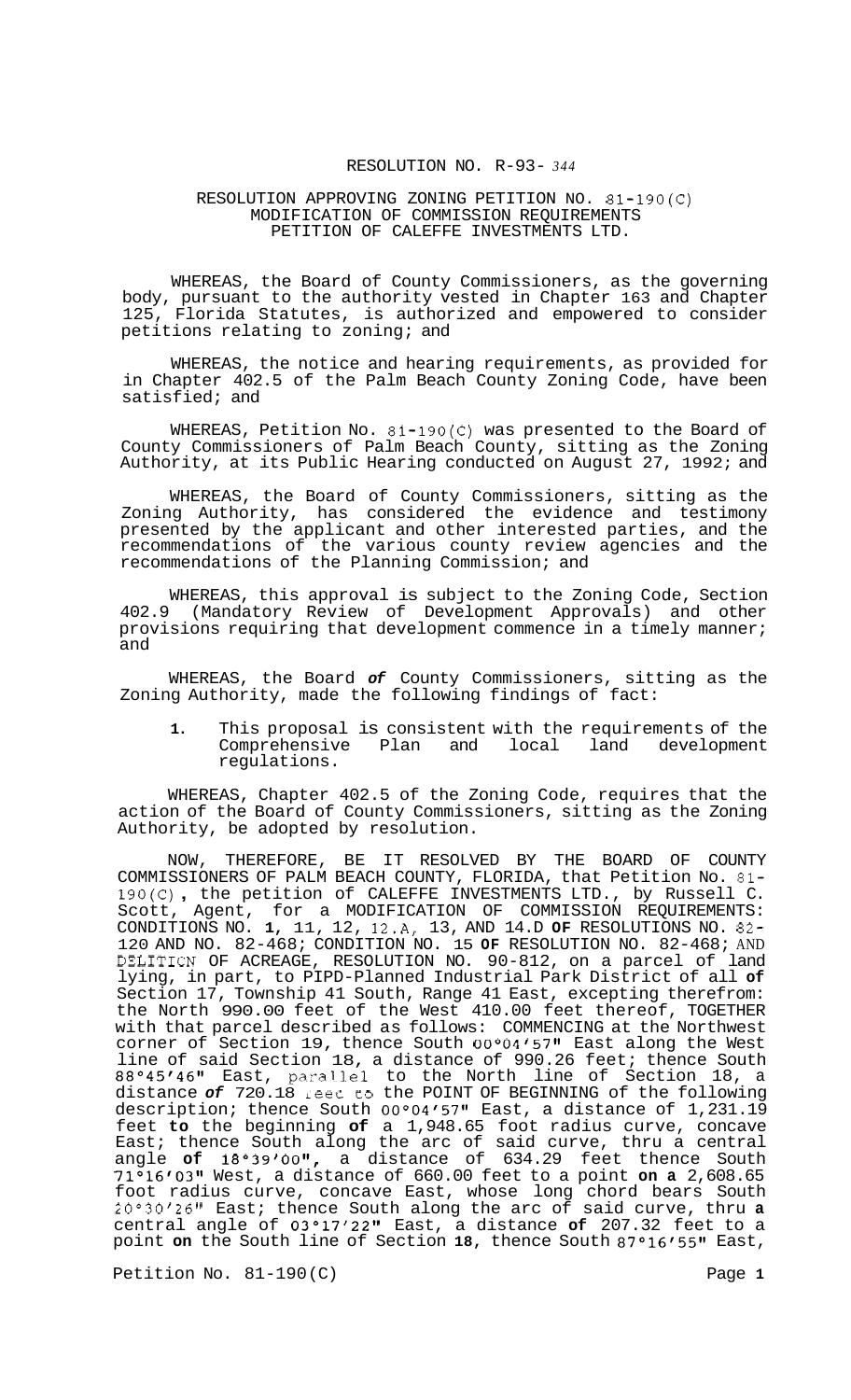along the South line of Section 18, a distance of 3,562.08 feet to the Southeast corner of Section 18; thence North 01°28'50" East, along the East line of Section 18, a distance **of** 4,429.30 feet to a point 990.00 feet South of the Northeast corner of Section 18; thence North 88°45'46" West, along a line parallel to the North line of Section 18, a distance of 4,183.81 feet, more or less, to the POINT **OF** BEGINNING, TOGETHER WITH that parcel described as follows: ALL of Section 19, Township **41** South, Range **41** East, lying northeast of the northerly right-of-way of Beeline Highway, TOGETHER WITH that parcel described as follows: The south 330.00 feet of the north 990.00 feet of the west 410.00 feet of Section 17, Township **41** South, Range 41 East, and the south 330.00 feet of the north 990.00 feet; LESS the west 60.00 feet for road right-of- way, Section 18, Township 41 South, Range 41 East, said property located at the northeast corner of the intersection of Bee-Line Highway (S.R. 710) and Pratt-Whitney Road (S.R. **711),** was approved as advertised, subject to the following modifications of the Master Plan and development authorization: and being located on the E. side of Pratt Whitney Road (SR **710),** North of the Beeline Highway (SR 710) in the PIPD Zoning District, which was approved on August 27, 1992, as advertised, subject to the following conditions:

### A. ALL PETITIONS

**1.** The petitioner shall comply with all previous conditions of approval in Resolutions #R82-120, #R82-468 and #R90- 812, including original deadlines, as amended, unless expressly modified herein. (MONITORING)

## B. LIGHTING (LOCAL GOVERVMENT CONDITION OF APPROVAL ONLY)

- **1.** All lighting fixtures shall conform to the following height restriction:
	- a. Within 500 feet **of** all property with any residential designation by the Palm Beach County Comprehensive Plan, the maximum allowed height shall be thirty (30) feet.
	- b. Between 500 and 750 feet of all property with any residential designation by the Palm Beach County Comprehensive Plan, the maximum allowed height shall be forty five (45) feet.
	- c. Zoning code requirements shall apply to property more than 750 feet from all property with any residential designation by the Palm Beach County Comprehznsive Plan. (BUILDING)

### C. APPLICATION FOR DEVELOPMENT APPROVAL (ADA)

**1.** The response to Question Number 12-A of the Application for Development Approval (ADA), incorporated into the original approval of the Petition by Condition No. **1 of**  Zoning Petition 81-190, Resolution **No.** R-82-468, which currently states:

#### Answer 12-A.

"This is a 1,247.72 acre industrial park to be developed under the Planned Industrial Park District ordinance of Palm Beach County and featuring a harmonious blend of uses as shown on Map H.

The total tract is roughly one mile (north-south) and two miles **(east-west)** and has **a mile of** frontage **on** Beeline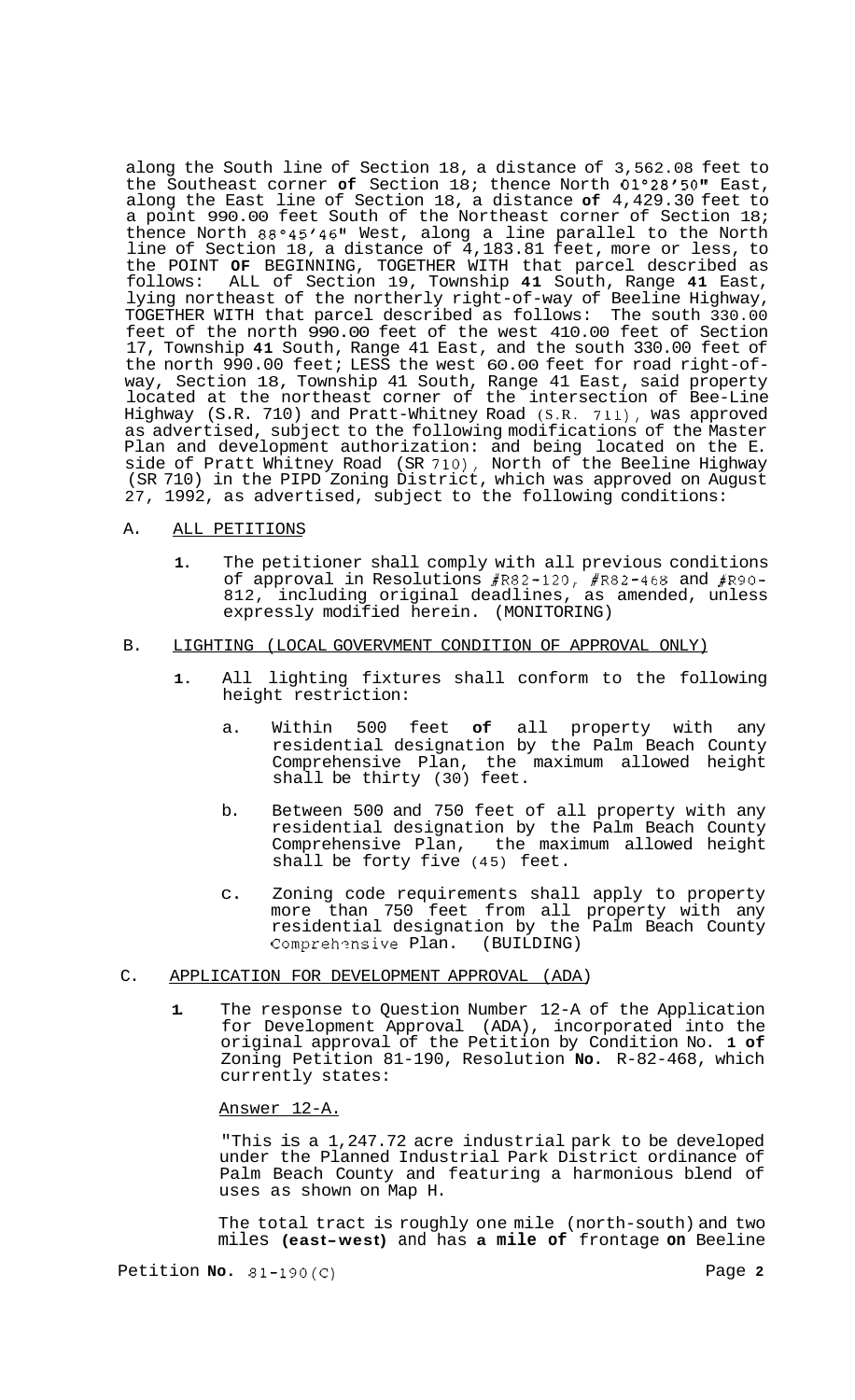Highway (S.R. **710)** and a similar frontage on Pratt- Whitney Road (S.R. **711)** . Within the development are some **133.7** acres of environmentally unique areas which are to be preserved in their natural state.

A comprehensive approach to the land uses has been made by placement of the systems of drainage, roads and rail to define the separation of commercial from industrial uses. Further, the general industrial areas are buffered by light industrial uses on the southern and eastern boundary.

The total Park will be developed in five phases of five years each:

| Phase I<br>Phase II<br>Phase III | $0 - 5$ yrs<br>6 $-10$ yrs<br>11-15 $_{\text{VTS}}$ | $1982 - 1986$<br>$1987 - 1991$<br>$1992 - 1996$ |
|----------------------------------|-----------------------------------------------------|-------------------------------------------------|
| Phase IV                         | $16-20$ yrs                                         | $1997 - 2001$                                   |
| Phase V                          | 21-25 $YTS$                                         | $2002 - 2006$ "                                 |

**Is** hereby amended to read as follows:

#### Answer 12-A.

"This is a **1,244.70** acre industrial park to be developed under the Planned Industrial Park District ordinance of Palm Beach County and featuring a harmonious blend of uses as shown on Map H.

The total tract is roughly one mile (north-south) and two miles (east-west) and has a mile of frontage on Beeline Highway (S.R. **710)** and a similar frontage on Pratt- Whitney Road (S.R. **711).** Within the development are some **133.7** acres of environmentally unique areas which are to be preserved in their natural state.

**A** comprehensive approach to the land uses has been made by placement of the systems of drainage, roads and rail to define the separation of commercial from industrial uses. Further, the general industrial areas are buffered by light industrial uses on the southern and eastern boundary.

The total Park will be developed in five phases of five years each:

| Phase I<br>Phase II<br>Phase III<br>Phase IV | March 19, 1985 - July 31, 1994<br>August 1, 1994 - July 31, 1999<br>August 1, 1999 - July 31, 2004<br>August 1, 2004 - July 31, 2009 |  |  |
|----------------------------------------------|--------------------------------------------------------------------------------------------------------------------------------------|--|--|
| Phase V                                      | August 1, 2009 - July 31, 2014."                                                                                                     |  |  |

2. The response to Question Number **14- <sup>A</sup>**of the Application for Development Approval (ADA), incorporated into the original approval of this petition by Condition No. 1 of Zoning Petition No. **81-190,** Resolution No. **R-82-468,**  which currently states:

#### Answer **14-D**

"This site is fortunate in that there is considerable existing vegetation to prevent any major problems with wind control. Even those areas shown as sand or sand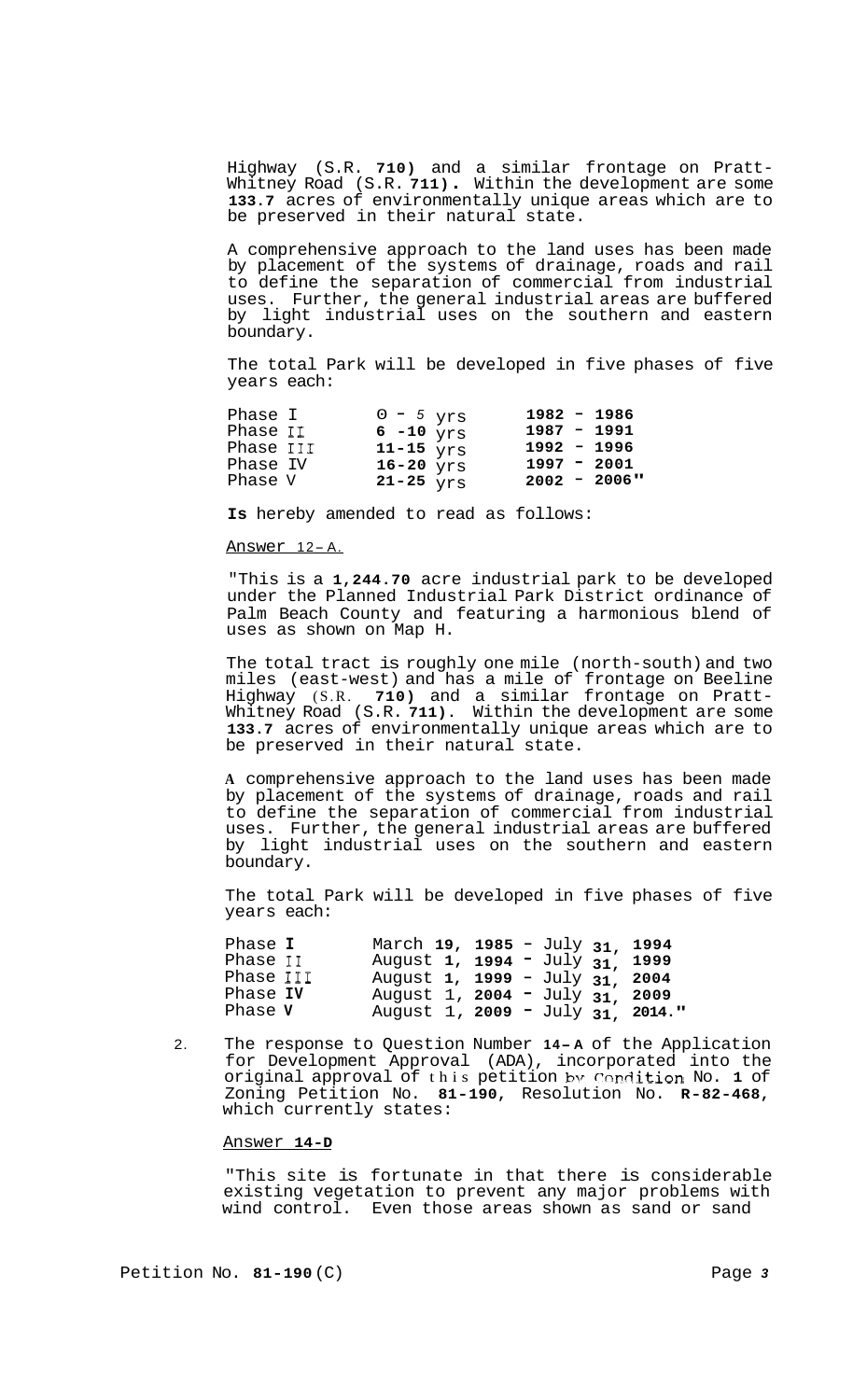depressionals on Map B have some vegetation and because of the flat terrain have sufficient surface moisture to preclude wind borne fugitive particulates. The Crop Land in the northeast quarter of Section **17** as shown on Map F has developed new undergrowth of vegetation due to the nutrient levels of the recent farming activities and this will reduce any wind control problems.

Map C shows that the elevation differential on the site is three feet **(23'** msl to *20'* msl). This low grzdient and the vegetative abundance will reduce the soil erosion possibility. During construction the banks and slo])es of the roadways and lakes will be seeded and mulched to promote rapid re-vegetation.

The first order of development is to dike and ditch the perimeter to gain control of the on-site surface kater. Following this the rights-of-way will be clearei and graded and low dikes will be built around the preservation ares to maintain their intecrity. Consistent wit; h this effort the canals and lakes will be dug to develop internal surface water control an3 the resulting de-vegetated areas will be treated as indicated above.

It is not the intent of the developer to clear any cf the developed tracts but rather leave this to the purchaser, however it is our intent to encourage retention **of** all native vegetation wherever possible and to conform to the County's Landscape Code.

**Is** hereby amended to read as follows:

#### Answer 14-D

"This site is fortunate in that there is considerable existing vegetation to prevent any major problems with wind control. Even those areas shown as sand or sand depressionals on Map B have some vegetation and because of the flat terrain have sufficient surface moisture to preclude wind borne fugitive particulates. The Crop Land in the northeast quarter of Section **17** as shown on Yap **F**  has developed new undergrowth of vegetation due to the nutrient levels of the recent farming activities and this will reduce any wind control problems.

Map C shows that the elevation differential on the site is three feet (23' msl to 20' msl). This low gradient and the vegetative abundance will reduce the soil erosion possibility. During construction the banks and slopzs *of*  the roadways and lakes will be seeded and mulched to promote rapid re-vegetation.

Following this the rights-of-way will be cleared and graded and a buffer zone of at least fifty (50) feet in width shall be established around the borders of all preservation and mitigation wetland areas to provide wildlife habitat and for water purification functions in accordance with U. S. Army Corps of Engineers permit(s). Consistent with this effort the canals and lakes will be dug to develop internal surface water control and the resulting de-vegetated areas will be treated as indicated above.

It is not the intent of the developer to clear any *0::* the developed tracts but rather leave this to the purchaser,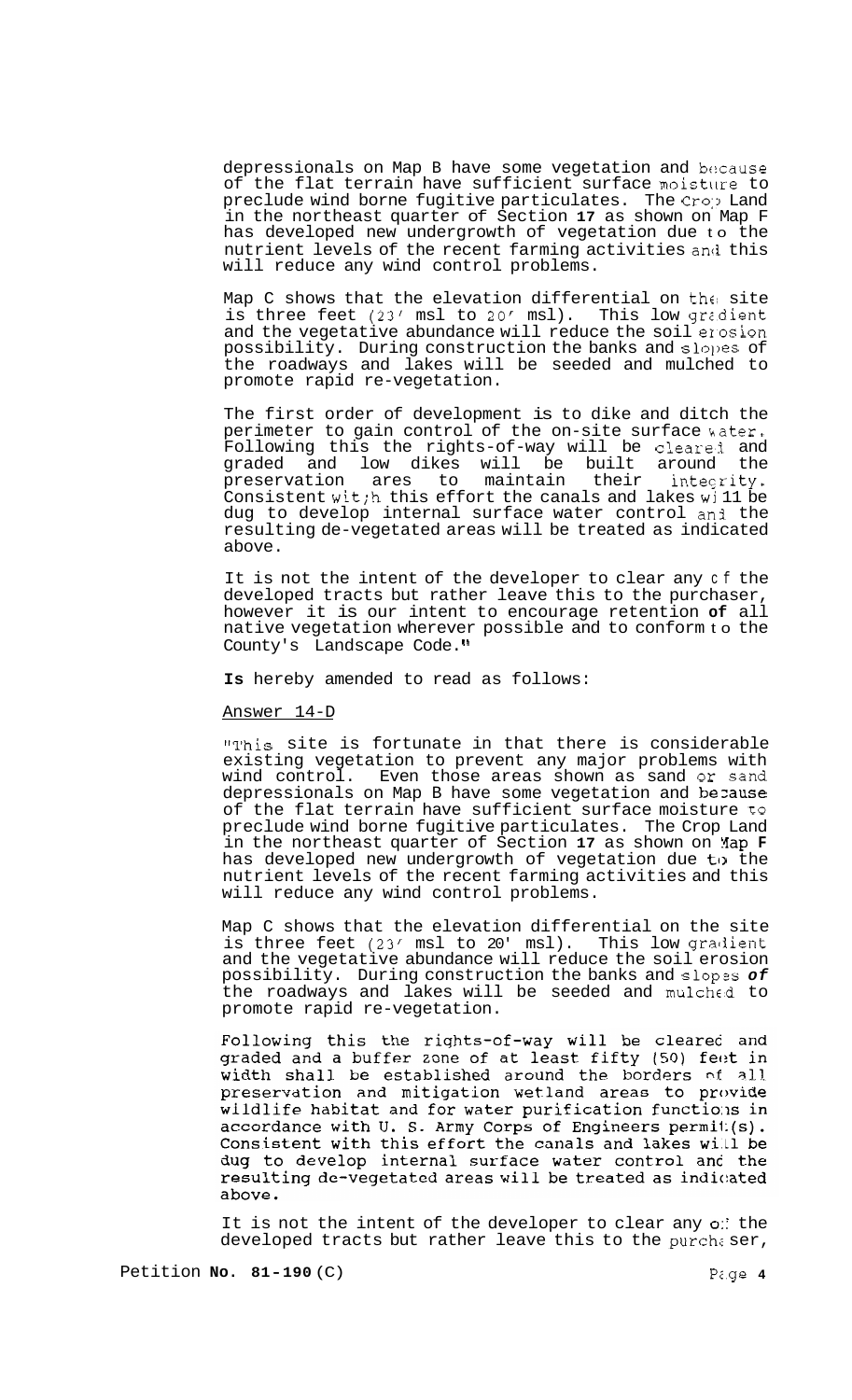however it is our intent to encourage retention of all native vegetation wherever possible and to conform **to** the County's Landscape Code. **'I** 

## E. ENGINEERING

1. Condition 11 of Zoning Petition Number 81-190, Resolution Numbers 82-120 and R-82-468, which presently states:

"Commencing within one year of the issuance of the first Certificate of Occupancy, and continuing twice annually thereafter (once in the summer and once in the winter), the applicant shall undertake a study of traffic conditions along Beeline Highway. The study shall include hourly directional courts for a 24-hour period along Beeline Highway south of the project and at all project entrances. The study shall be conducted by a Professional Traffic Engineer and shall include any other items, including detailed intersection analysis cf any intersections in the project impact area, as ceemed necessary by the Palm Beach County Engineering Depal tment to determine the impact of the project in the surrounding highway system. The study shall be coordinated ty the Florida Department of Transportation and Palm Beach County Engineering Department and the results shall be provided to each as part of the annual report required by

Subsection **380.06 (156),** Florida Statutes. This report shall also address the traffic control strategies listed in Condition number **10** and shall be coordinated with the County Engineer ."

Is hereby amended to read as follows:

"Commencing in the year 1993, and continuing every other year thereafter the applicant shall undertake a study of<br>traffic conditions along Beeline Highway. The study traffic conditions along Beeline Highway. shall include hourly directional courts for a 24-hour period along Beeline Highway south of the project and at all project entrances. Counts shall be conducted for three consecutive days from Tuesday through Thursday during one of the following months: January, February or March. The study shall be conducted by a Professional Traffic Engineer and shall include any other i :ems, including detailed intersection analysis of any intersections in the project impact area, as deemed necessary by the Palm Beach County Engineering Depar: ment to determine the impact of the project in the surrounding highway system. The study shall be coordinated **b:r** the Florida Department of Transportation and Palm 13each County Engineering Department and the results sha: **1** be provided to each as part of the annual report required by Subsection 380.06 (156), Florida Statutes. This report shall also address the traffic control strategies l:.sted in Condition number 10 and shall be coordinated with the<br>County Engineer." (MONITORING - Engineering)

*2.* Conditions **#12** and **#13** of Zoning Petition Number **81-,190,**  Resolution Number R-82-120, and condition #12 of Zening<br>Petition 81-190, Resolution Number R-82-468, vhich Petition 81-190, Resolution Number **R-82-468**, presently states:

"Based upon traffic generation data, submitted by the applicant's traffic engineer, the project development is limited to Phase One consisting of **296.42** acres, in crder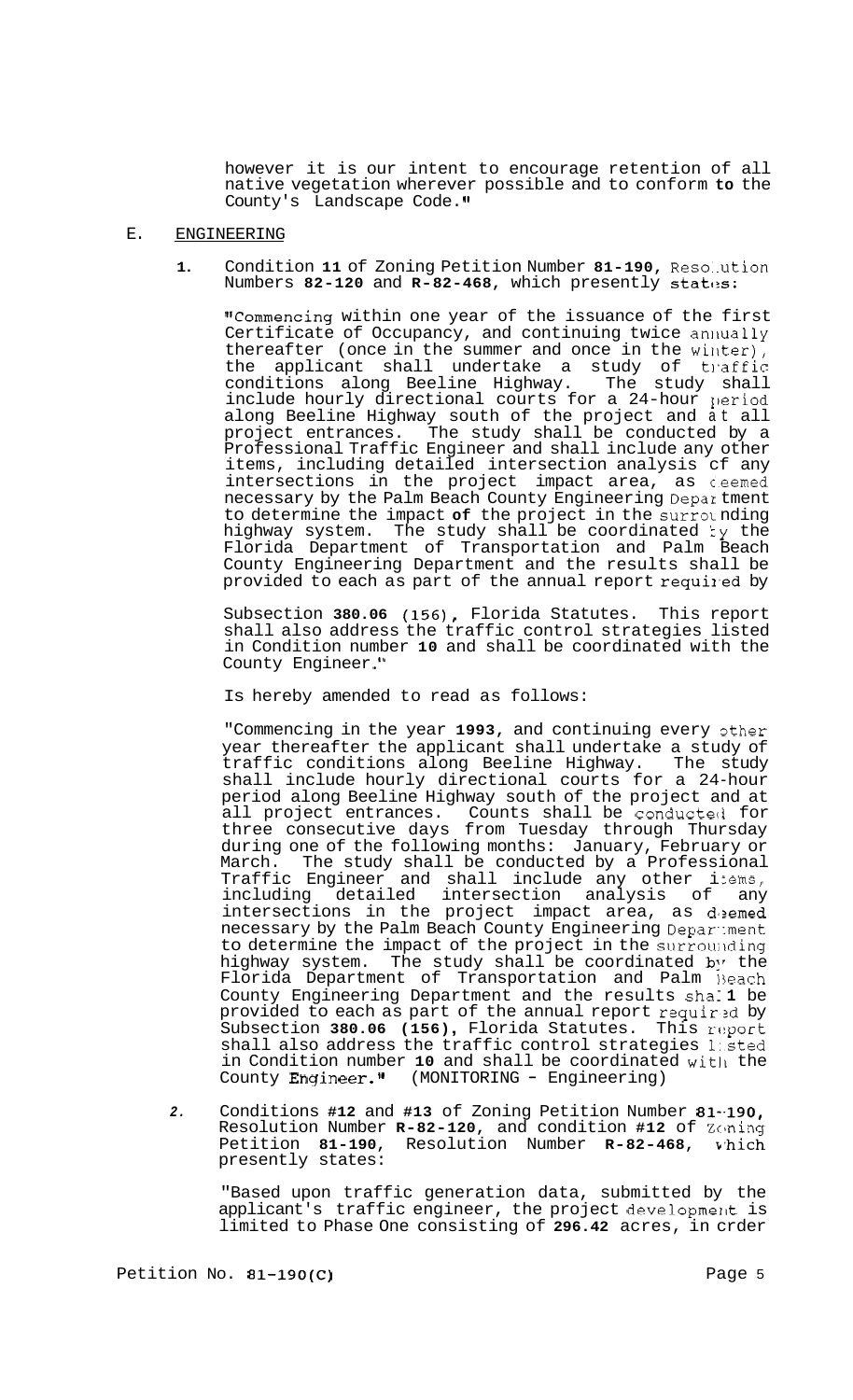to limit traffic generation to 10% of the thoroughfare<br>capacity. The 296.42 acres shall be distributed as The  $296.42$  acres shall be distributed as follows:

The development **of** subsequent phases shall be subjcct to the Board of County Commissioners' re-evaluation cf the project's status."

Is hereby amended to read as follows:

"Based upon traffic generation data, submitted **b**/ the applicant's traffic engineer, Phase One **of** the project development is limited to 296.42 acres, in order to limit traffic generation to **10%** of the thoroughfare capazity. The 296.42 acres shall be distributed as follows:

| Commercial               | - Maximum 13 acres    |  |
|--------------------------|-----------------------|--|
| Light Industrial         | Maximum 95.4 acres    |  |
| General Industrial       | - Maximum 58.5 acres  |  |
| Transportation           | - Maximum 23.0 acres  |  |
| Utilities                | - Maximum 15.32 acres |  |
| Institutional            | $-5$ acres            |  |
| Recreational             | $-4$ acres            |  |
|                          |                       |  |
| Canals/Lakes<br>Wetlands | $-51.3$ acres         |  |
|                          | $= 30.9$ acres        |  |

The development of subsequent phases shall be perm..tted provided the traffic monitoring required by Condition **11**  above shows the peak-season, peak hour, peak direc:tion traffic volume does not exceed 1,890 on Beeline Hi(hway **(SR** 710). If that volume is exceeded, no fulther building permits shall be issued for Palm Beach Pa1-k of Commerce until it can be demonstrated to the Palm Heach County Engineer, the Florida Department of Transportation and Treasure Coast Regional Planning Council that  $\chi$  eakseason, peak-hour, peak-direction traffic is operating at<br>an acceptable level of service." (ENGINEERING = an acceptable level of service." Building)

**3.** Condition Number **15** of Zoning Petition Number 8 1 - 190, Resolution Number 82-468 which presently states:

"Convey to Palm Beach County at the time of the filirg **of**  the first contiguous plat or within ninety (90) days **of**  notification by Palm Beach County, 192 feet from the west line of Section 18 for the ultimate right-of-way for University rarkway (approximately an additional 132 feet) .

Is hereby amended to read:

"Dedicate to Palm Beach County at the time of the filing of the first contiguous plat or within ninety (90) jays of notification **by** Palm Beach County, 192 feet from the